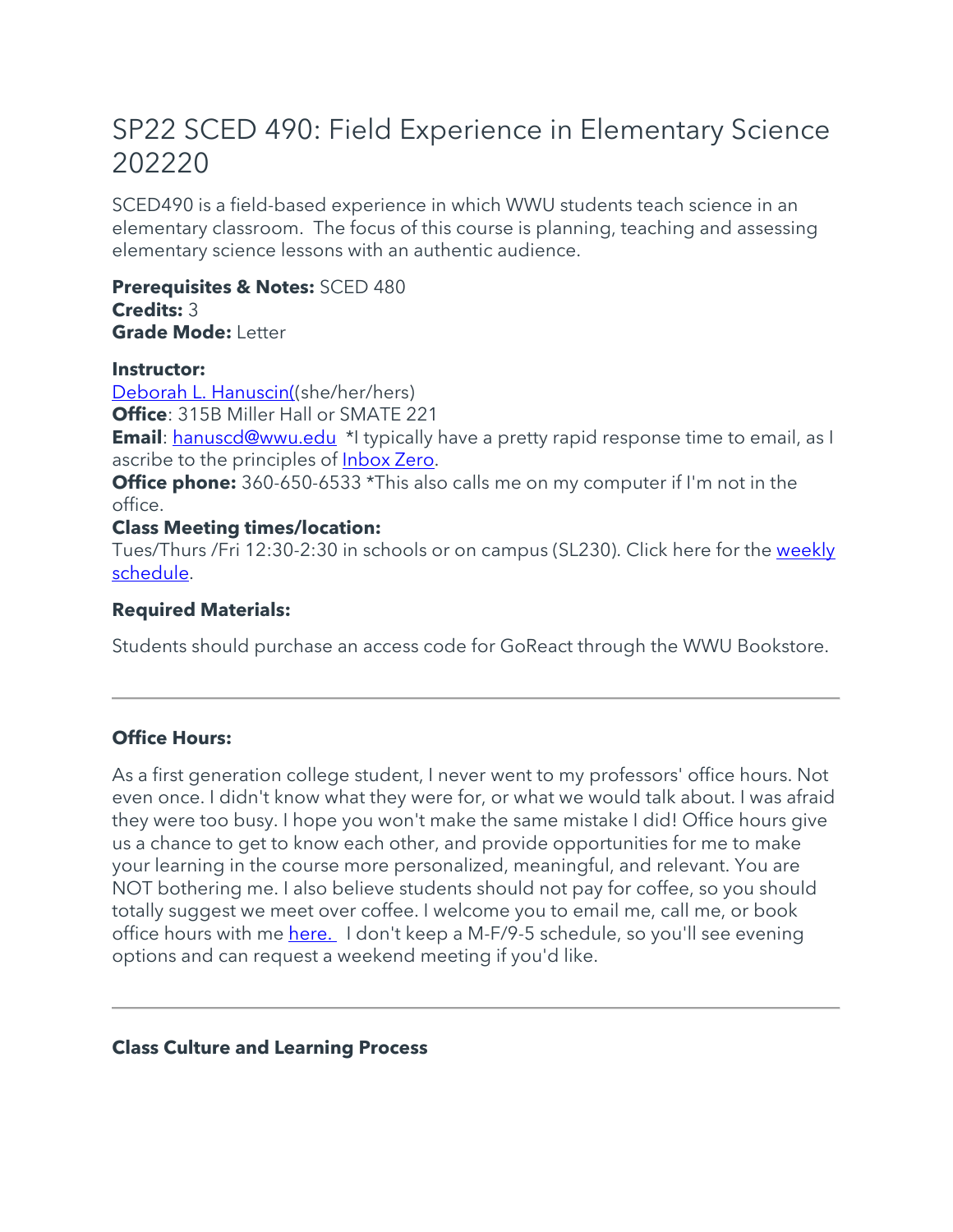For this to be a successful venture, we need to work together *as colleagues* so we can benefit from the insights and expertise that each person brings. With that in mind, we need to:

- **Be responsible** We have a short time together, and to get the most out of it we all need to be present and prepared. By doing so, we can engage together more meaningfully, and take responsibility for our collective learning and growth.
- **Respect one another** Successful collaboration involves relying on one another-- particularly when we need help. Be the kind of teacher you hope to be in your interactions with your colleagues! Treat your colleagues, and yourself, with kindness and encouragement.
- **Struggle productively** I trust you to do challenging work. It will take time to grapple with complex ideas, and you are not expected to grasp everything immediately. (Learning is not a race!) It's important to become comfortable with disequilibrium as a vital part of the learning process. Know that if you find yourself spending alot of time without making any progress, your colleagues are there to help!

## **Attendance**

The one item that has been on every reference form I've been asked to complete for applicants for a teaching position the past two decades has asked me to comment on the individual's 'attendance and punctuality'. It's of the utmost importance for teachers to be reliable-- students depend on them. Your students in the practicum (and your cooperating teacher/teaching partners) will rely on you! Attendance is required.

In a perfect world, we'd all have perfect attendance-- I recognize, though, that we don't live in a perfect world, and that something might come up that requires you to miss class. **Professionalism is key here-- In the event you will be absent, you should contact your instructor, teaching partner, and cooperating teacher in advance.** Absences should be for legitimate reasons (e.g., illness).

**Please note that it is not possible to satisfy the requirements for your teaching practicum if you miss multiple days, and make-up teaching is not an option.** In the event you extenuating circumstances prevent you from completing the course, an incomplete (K) grade might be an option. In this situation, we will meet to develop an [incomplete \(K\) grade contract](https://www.wwu.edu/registrar/pdfs/incomplete_grade_contract.pdf) that specifies a timeline for completing the work.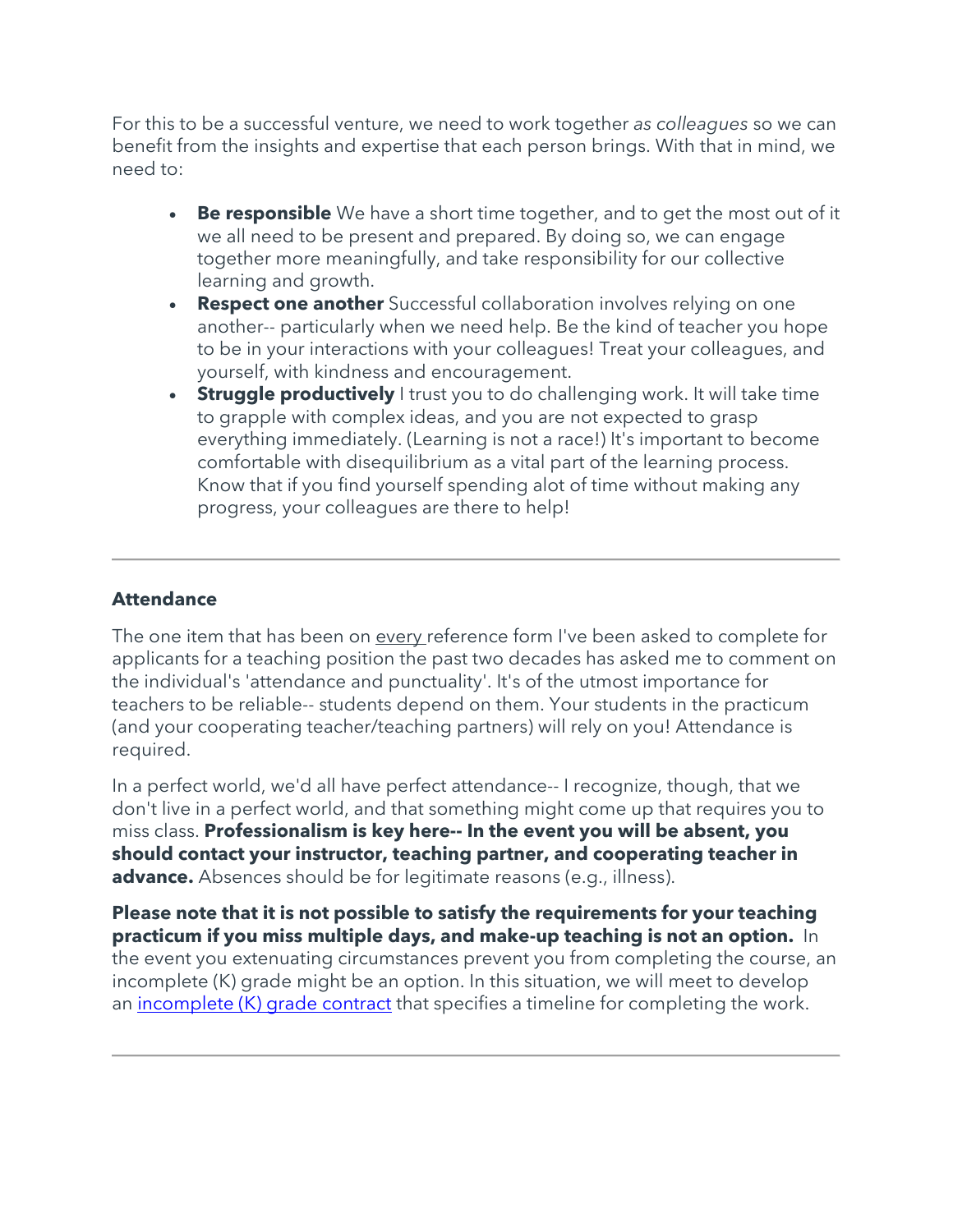#### **Course Goals and Objectives:**

You all are beginning your learning journey in this course from different places; I don't assume you will all end that journey in the same place. The course goals below are intentionally designed so that *all students* can demonstrate progress over the quarter. In this course, prospective teachers (you!) will:

- 1. Examine your beliefs in relation to a vision of effective science teaching and learning
	- o Critically examine your vision for science teaching, informed by your experiences as both teacher and learner
	- o Articulate a rationale for your pedagogical decision-making
	- o Reconcile discrepancies between your teaching beliefs and practice
- 2. Deepen your subject matter knowledge for teaching science
	- o Critically examine your conceptions of what it means to "do science" and "know science"
	- o Develop and enact science lessons that are developmentally appropriate, scientifically accurate and aligned to the NGSS
- 3. Develop an understanding of learners, learning, and issues of diversity and equity in science
	- o Design and adapt instruction to meet the individual needs, interests, and ability of students
	- o Broaden awareness of common student approaches to learning and the assets they bring to the learning experience
	- o Enact instruction that conveys inclusive messages about what science is and who can do scienc
- 4. Develop and enact beginning repertoire of strategies for effective science instruction and assessment, including those that:
	- o Eliciting and responding to student ideas
	- o Engaging students intellectually with relevant phenomena
	- o Motivating students to learn
	- o Supporting student sense-making
	- o Supporting students in using evidence to critique claims
- 5. Develop the tools and dispositions to study and learn from teaching
	- o Reflect on and evaluate your teaching and student learning
		- o Identy current and future areas for professional growth
		- o Collaborate productively with colleagues

#### **Major Assignments:**